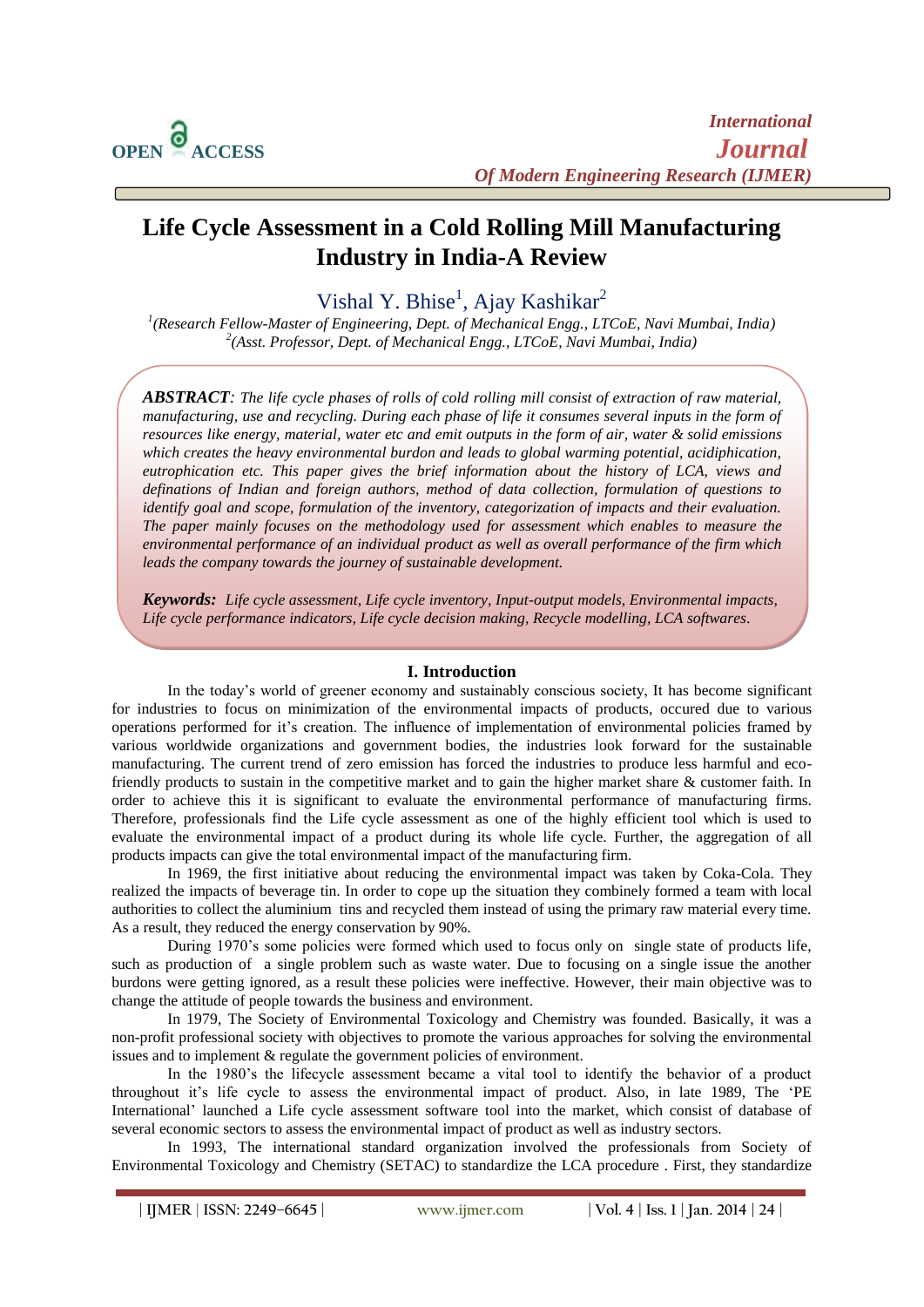the "Principles and Framework" in 1997 in the form of ISO 14040. Further in year 2006, they reviewed & complied it and finally brought ISO 14044 life cycle assessment 'guidelines & requirements'.

In year 2002, Society of Environmental Toxicology and Chemistry (SETAC), United Nations Environmental Program (UNEP), professionals & experts from government authorities, industries came together to jointly promote the life cycle assessment method all over the globe.

In 2012, The European commission joint research center's 'Institute For Environmental & Sustainability" published the International reference life cycle database in the form of handbook for various economic sectors of industries within the framework and guidelines of ISO 14040 and ISO 14044 life cycle assessment standards[16]

## **II. Life Cycle Assessment**

Life cycle assessment is a tool to evaluate the environmental consequences of a Product/Project or activity throughout its entire life from extraction of raw material, use of material, disposal and it"s composition back to the element. The sum of all those phases is the life cycle of a product. The LCA enables to track and monitor the environmental impact of products over the entire life and to recognize the factors of environmental impacts



Figure 1. Life Cycle Assessment Framework (Source: ISO, 2006 )

Cassiano Moro Piekarski defined, " Life cycle assessment is an entrepreneurial tool for firms to achieve sustainable results through of renewed vision about business management and green innovations" [3]. Arun kumar defined LCA " as a systematic analytical method to identify, evaluate and minimize the environmental impacts of a product through every step of it's life from transformation of raw materials into useful products and the final disposal of all products and it's byproducts" [2]. Stephen Finnegan, defined "LCA as a technique used for carrying out quantitative analysis of the environmental aspects of a product or service over its entire life cycle that allows for analysis of environmental aspects of a product and provides an assessment of the potential impacts on the environment" [6]. Darko Milankovic described " LCA as a basis for establishing an environmental policy and is generally used to guide the clean production, development of green production, and the environmental harmonization design" [4]. LCA Expert Jim Fava and N. Dasilva defines, " the LCA is a tool which assess the impacts of product on environment and human health through the life cycle of product, process and activity and enable the practitioners to model the entire product system." [15]

The life cycle assessment has its applications in various functions of organization. In Product development process, the LCA is used in decision making, planning and implementation of product development projects [3]. Yang & Chen, used the LCA tool for the development of eco-friendly products and evaluated the environmental performance of product during it's design stage [17]. In Improvement process the LCA helps to evaluate the environmental impacts of material and processes therefore, one can identify the harmful materials and the processes which can be replaced by another one having lesser or zero impact. In Strategic planning the LCA has the application in the design of supply chain in which the life cycle indicators are incorporated into the green supply chain building. The evaluation and identification of environmental burdons helps to frame the environmental policies in the manufacturing organization. In marketing the LCA have the application to develop a green marketing strategy based on the recyclability and reuse of the product. [3]

## **III. Literature Review**

The process of finding out the various life cycle impact areas, their analysis & interpretation, current practices & case studies and databases requires a exhaustive literature review of the authors who have made the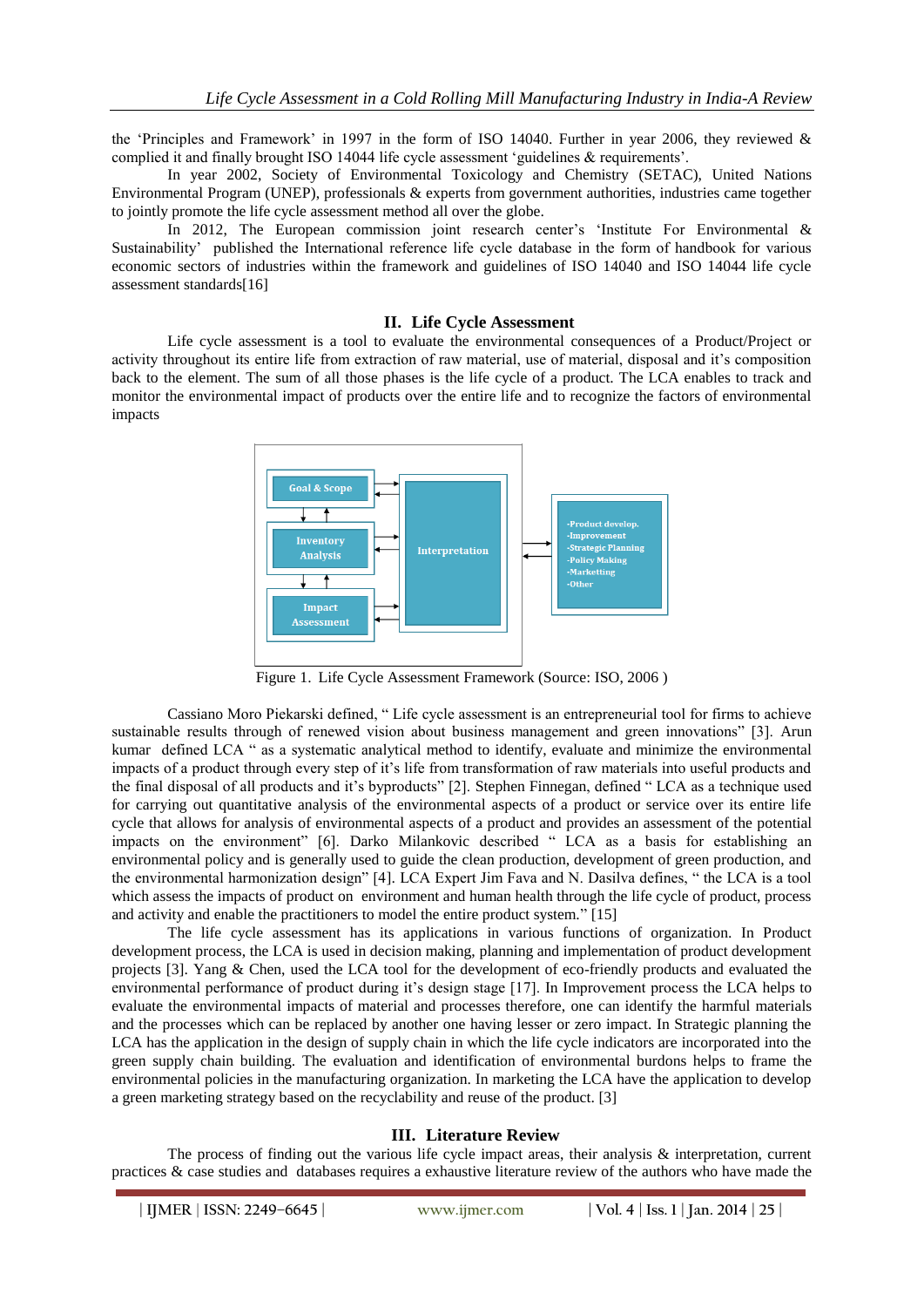research in the concerned area. Reputed journals from Science Direct and others were selected for literature survey. Articles, handbooks of national and international government authorities and reference books from year 2000 to 2013 were taken into account. Keywords like "Life cycle assessment, Life cycle inventory, Input-output models, Environmental impacts, Life cycle performance indicators , Life cycle decision making, Recycling models, LCA databases & softwares" were given more importance in literature study. About  $2/3^{rd}$  of research papers belongs to the year between 2010-2013. The below Pie chart shows the year wise distribution of literature review.



Figure 2. Year wise distribution of Literature Review

## **IV. Methodology**

From last decade the efforts towards the development of LCA methodology has increased throughout the globe for the evaluation of the environmental performance based on the life cycle assessment of product. The International standard organization has developed and standardize the methodology for LCA across the world in the form of ISO 14040 series (ISO, 2006a & ISO, 2006b) [18] [19]. Following are the stages & techniques through which the life cycle of rolls throughout the life cycle is achieved.

## **1. Goal and Scope –**

This phase consist of identification of the problem, scope and boundaries of the analysis. In order to achieve this the relevant questions and their answers are formulated which gives clear idea of the intended application. Following are some questions and their relevant answers to identify the goal and scope of this research.

*● On Which Product the research is to be carried out and why?*

The research is to be carried out on Rolls of cold rolling mill. The fast growth of manufacturing sector worldwide has created business opportunities but concurrently increased substantial environmental problems also. The burdens of air emissions, waste material, depleting resources occur at all stages of a product's life cycle. Awareness about environmental protection is growing all over the globe. Therefore, it is very important to assess the environmental performance of a product throughout the life cycle of it"s various phases, so that from obtained results, the manufacturers can take the decisions related to material selection, process selection, and type of energy to be fed.

The Rolls of cold rolling mill are subjected to high compressive and torsional stresses. As a result, the rolls brakes/cracks at a point where the diameter suddenly reduces, as the stress concentration is higher at that point. It cannot be reused by applying welding or any other process and has to scrapped. Hence, new manufacturing of rolls is required to fulfill the need. This new manufacturing creates the heavy environmental and human health burdon through extraction of raw material, manufacturing process, use phase and recycling which consumes several inputs and emits outputs in the form of resources and emissions respectively. This burdon can be reduced by evaluating the environmental performance of product and accordingly taking the corrective actions in selection of energy use, material and processes.

- *What is the material of Rolls of cold rolling mill?* Alloy Steel. (Contents: C, Si, Mn, P&S, Cr, Mo, Ni )
- *● What are basic inputs (Resources) and outputs ( Emissions) of rolls during it's life cycle?* Basic Inputs: Material, electricity, non-renewable fuels, water etc.

Basic Outputs: Usable product, airborne emission, solid wastes, water effluents and other releases.

*● What is the boundary of this Research?*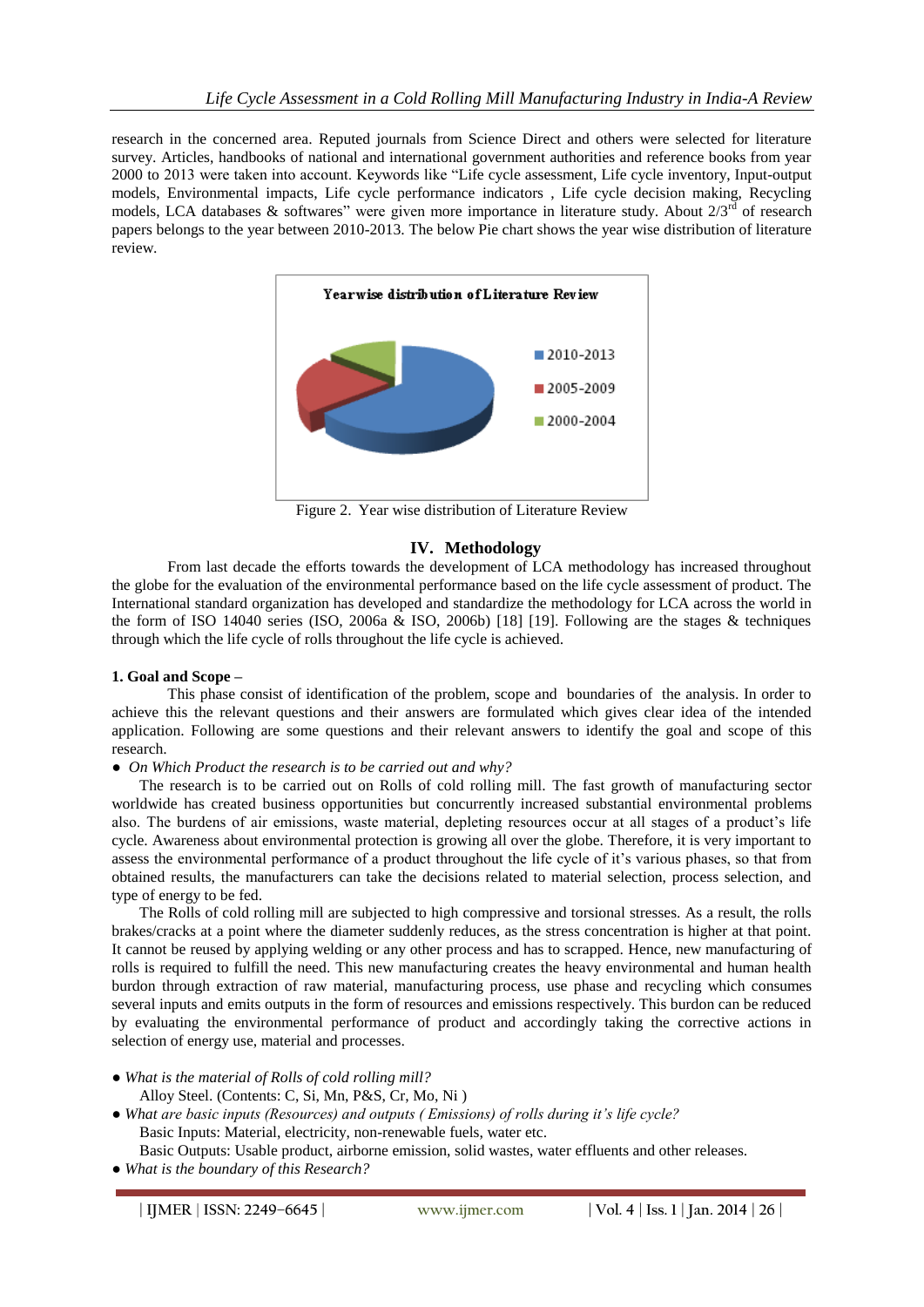

Figure 3. Boundary of Assessment (Source: World steel Association 2011)

The assessment is limited to the rolls of cold rolling mill only. Further, the impacts produced by rolls in LCA study are considered during extraction of raw material, manufacturing, use phase and recycling. In order to keep the analysis traceable, this LCA limit the scope of analysis only for the major inputs at each stage. In case all the minor inputs are to be taken into account then one has to approach different suppliers, which will lead to high cost, time and issues related to variable data. As a result, the LCA cannot deliver the expected results and becomes highly complex. From the above fig.3 we can understand the boundaries of this research.

## *● In what way the input output model throughout the lifecycle can be formed?*

The rolls of cold rolling mill are assessed during the extraction of raw material, manufacturing, use phase and recycling. The inputs and outputs during each unit process are quantified and are evaluated for each phase of its life cycle with the help of GaBi software. From the fig. below we can understand the basic input-output model.



Figure 4. Input-Output model (Source: Tom N.Lighthart,2012)

## **2. Data Collection –**

The data for raw material extraction and recycling phase is obtained from several national and international public databases, resource directory of European Reference Life Lycle Database (ELCD), International Reference Life Cycle Data System (ILCD), LCT forum, softwares tool GaBi , journal papers for variety of material/products and basic services that are needed in every LCA. [9] [20]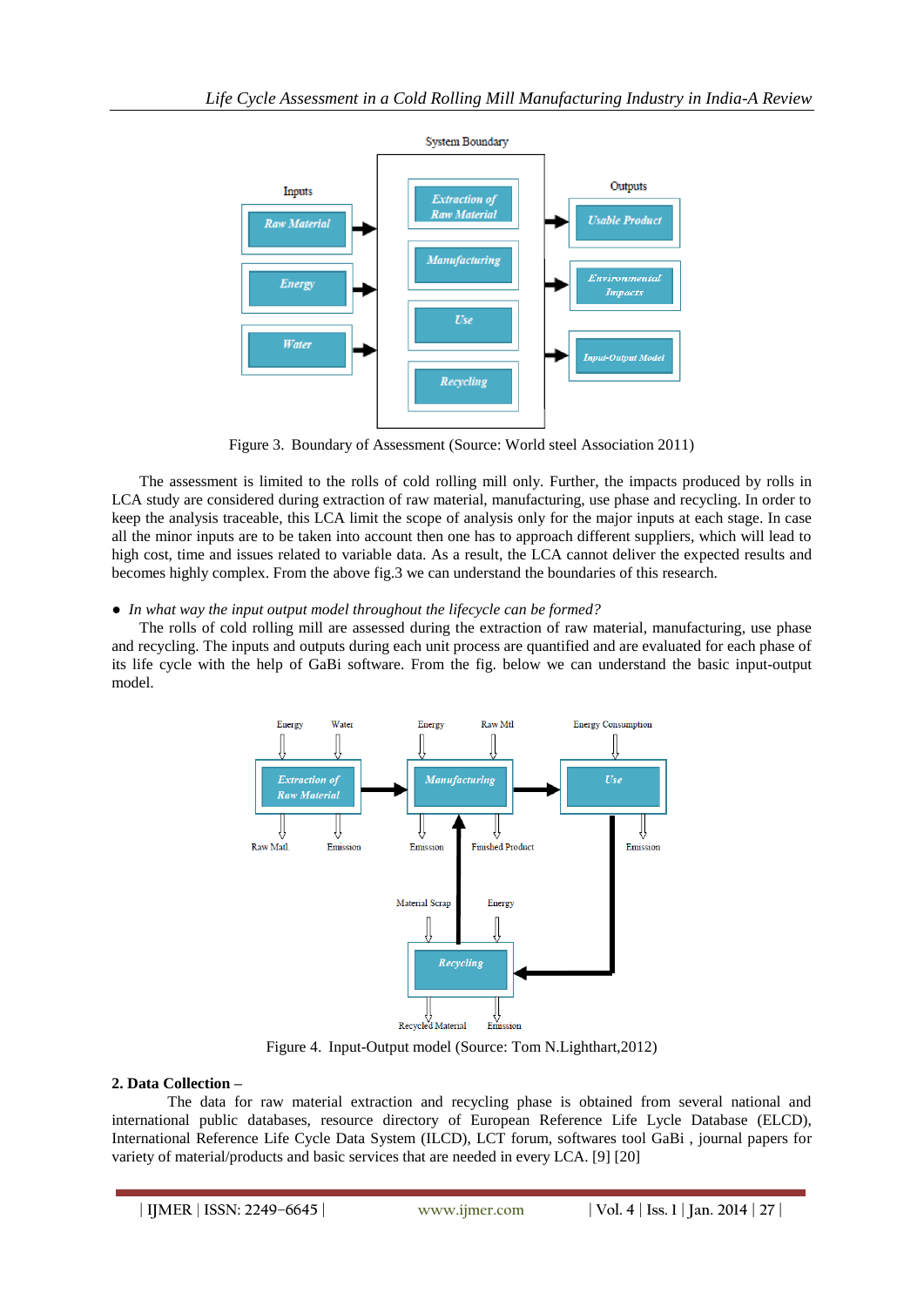The data for manufacturing phase is obtained by actual self observations & calculations and conducting interviews of managers, engineers & workmen at factory, while the data for use phase is obtained from customers/end users of company by conducting interviews and addressing them a set of questionnaires.

## **3. Life Cycle Inventory –**

The detail description of Life cycle inventory (LCI) has given in the ISO 14041 standards [2]. This is the most important phase and forms the base for LCA. Life cycle inventory deals with the development of the product system. The rolls during its life phase undergoes to extraction of raw material, manufacturing, use phase and recycling. During, each phase the product system requires several inputs in the form of resources like material, energy, water etc and outputs in the form of emissions & wastes like  $CO_2$ ,  $SO_2$ ,  $NO_X$  etc which creates heavy burdon on environment as well as on human health. Therefore, in this phase at each unit process the inputs and outputs of a product system are quantified. The process comprises of identification of the flows at input as well as output side and their respective quantitative data are obtained in relation to the functional unit. The functional unit is the reference unit of the measurement that quantifies the performance of the outflows of the product system. The main objective of inventory analysis is to perform mass and energy balances to quantify the material, energy and emission balances. Finally, the results of the inventory analysis is often a long list with disparate entries such as carbon dioxide, nitrogen oxide, chloromethane, mercury etc. [7] [10]

## **4. Life Cycle Impact Assessment –**

The detail description of Life cycle impact assessment (LCIA) has given in the ISO 14042 standards. Impact assessment consist of classification, characterisation, normalisation and weighting. In classification various environmental impacts are classified into impact categories like Global warming potential, Acidiphication potential, Eutrophication potential, Ozone layer depletion potential, Abiotic depletion elements, Abiotic depletion fossil, Freshwater aquatic ecotoxicity potential, Human toxicity potential, Marine aquatic ecotoxicity potential, Petrochem.ozone creation potential, Terrestric ecotoxicity potential. The characterisation involves evaluation of the magnitude of the impacts under each impact category by converting the quantities under each category into equivalent quantities of a reference impact (e.g. methane into an equivalent amount of CO<sup>2</sup> under the global warming category) which gives one single impact indicator for each impact category. Further, optionally characterisation results may be normalised in order to relate the results to a reference value such as annual global or Europien extent of each impact. Finally, a weighting step may be performed in which priority weights are assigned to the characterisation or normalisation results and which may give one final score for each alternate product system [2] [4].

## **5. Interpretation –**

The detail description of life cycle impact assessment (LCIA) has given in the ISO 14043 standards. It is the last stage of life cycle assessment where a final judgement and decision is outspoken, consist of identification, quantification, data check and evaluation of the information from the results of previous phases of life cycle inventory and life cycle impact assessment. It mainly deals with the meaning and robustness of the information obtained and processed in the previous phases, comprises of comparisons with previously published LCA studies on similar product, uncertainity, sensitivity analysis, data checks and external comments. The ultimate outcome of this phase is the identification of the conclusions and recommendations. [2] [8]

## **V. Conclusion**

The life cycle assessment tool with an appropriate methodology alongwith the use of GaBi software tool enables to develop an input–output model of the product system for the rolls. The model works as a map which shows the flows to and from the system and their respective magnitude. The assessment enables to take the corrective actions in selection of material, energy use and the processes which imparts less harm to the environment and human health. Besides, LCA tool helps the management in strategic planning, product development, marketing and improvement. The same methodology can be applied to other products as well, and the aggregation of environmental performance of all products gives the overall environmental performance of the firm which helps the company in framing internal environmental policies accordingly. The environmental consciousness about the products, enables to take the competitive advantage, gain higher market share, obtain customer faith and good reputation in society.